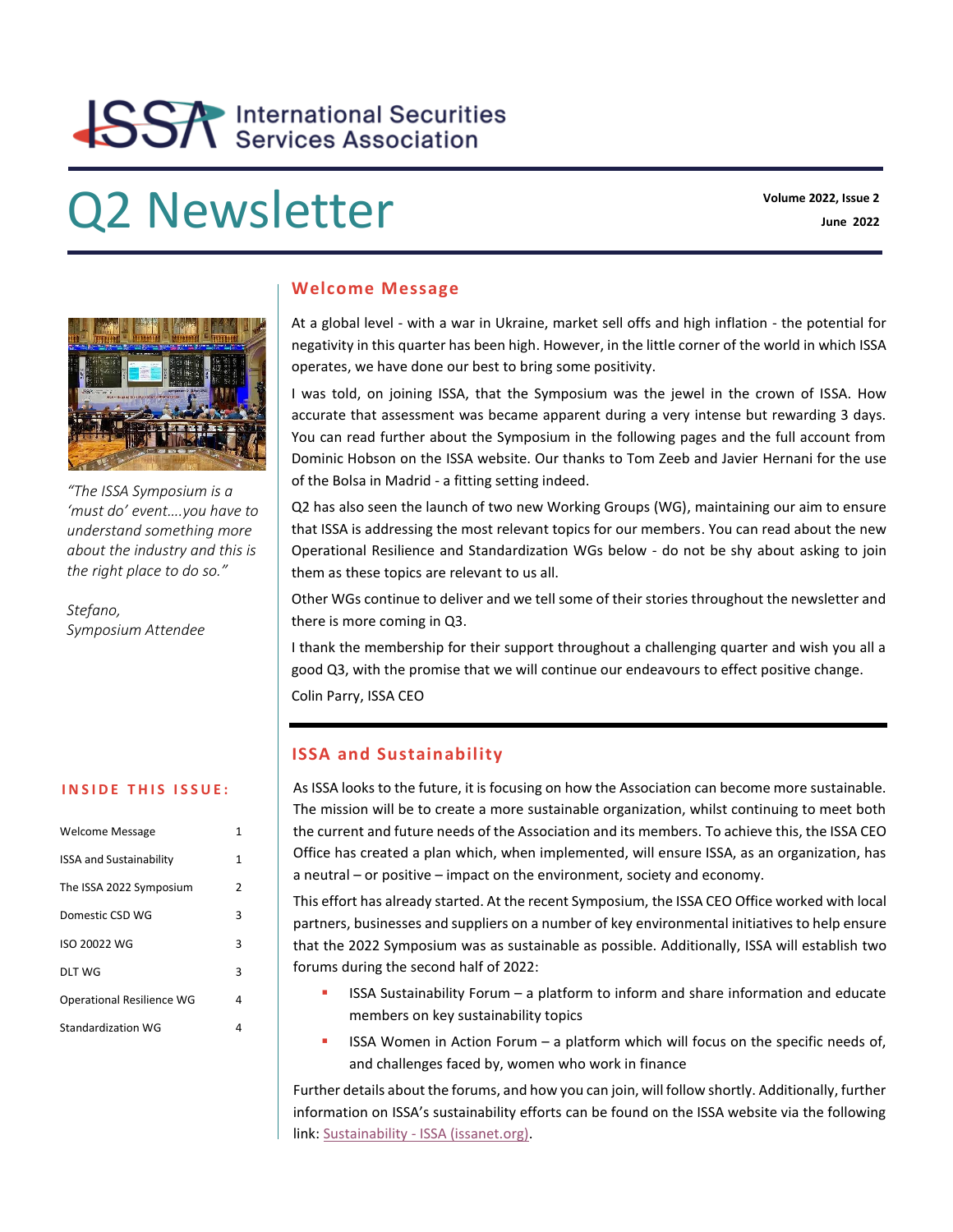# **The ISSA 2022 Symposium**



The 20<sup>th</sup> ISSA Symposium was my first - and it was extremely rewarding. I was delighted to meet people face to face and enjoy discussions with experts from around the globe that it is so hard to manufacture in the virtual world. The spontaneous exchange of views on Symposium topics, and many others, was extremely valuable and insightful. We are now looking forward to the  $21<sup>st</sup>$ Symposium (venue to be confirmed), which is planned for 6 to 8 June 2023 and the debate about how the Securities Services world has changed in the intervening time.

What did the attendees think? Was it relevant? Attendees scored us 87 out of 100 for strategic relevance; Was the balance of the days satisfying? Attendees scored us 89 out of 100 for satisfaction and 92/100 for logistics at the fantastic venue of the Bolsa Madrid and the Westin.

The theme of the Symposium was **"Securities Services – Where next?"** based on the ISSA report ["Future of Securities](https://issanet.org/content/uploads/2013/04/ISSA_Future_of_the_Securities_Services_Industry_final_Nov20.pdf)  [Services"](https://issanet.org/content/uploads/2013/04/ISSA_Future_of_the_Securities_Services_Industry_final_Nov20.pdf) written in conjunction with Oliver Wyman. As well as focusing on the output from the paper, the sessions challenged the participants' thinking with real-life examples of DLT, Artificial Intelligence and Big Data.

In my view the key messages received by the audience on day one were:

- ESG the International Sustainability Standards Board (ISSB) will eventually report. The desire for quality reporting is high now and the Securities Services Industry can fill the gap and shape the thinking.
- **•** Operational Resilience is paramount, this includes the cloud. Where the industry is using a common resource does that result in more infrequent but bigger impact events? Expect to be benchmarked in OR and show leadership as an industry. Cyber threats are growing – do organisations have the knowledge throughout the firm to counter and react successfully?
- **EXECUTABLE 2018 THE INDUST 10 A** collaborative and trust and move away from blame. A collaborative end state which is more likely to achieve the policy and commercial aims required for the best stakeholder outcomes.
- **.** The Securities Services is at a cross roads and firms need to make a strategic decision to invest to capture new revenue streams. Stability is not the industry's likely outcome. Private market assets, digital assets, MTFs and ESG all require answers from our industry and emergent firms servicing these assets are not capital constrained. Existing firms need to place their investment bets.
- **EXP** Digital Assets (DA) are here to stay. The pace of change will alter as all aspects of the ecosystem are delivered. Central Bank Digital Currencies enable DA and are coming. New operating models are needed as doing the same thing with a new engine will not improve the market significantly.
- **EXECO FIGURA IS EXECO FIGURA IS FASTER 1** Technology's evolution is faster I and a data driven operating model that stretches across all the silos of the firm enables success.

Day two and three took the set topics and formulated the likely impact of those topics within Securities Services and for that you will have to read Domonic Ho[bson's report](https://issanet.org/content/uploads/2022/06/ISSA-Symposium-2022-Madrid-Write-up-by-Dominic-Hobson.pdf).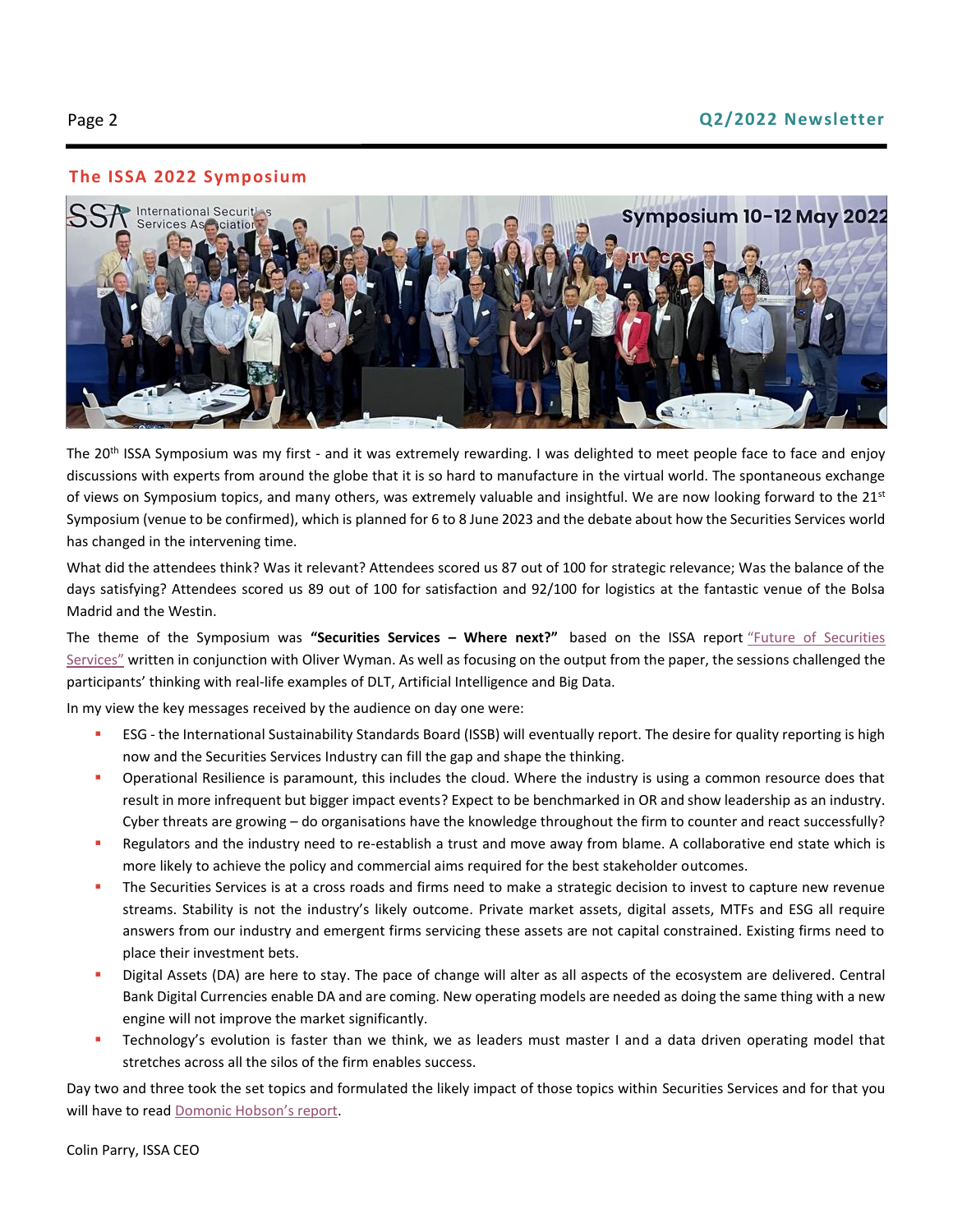# **Domestic CSD WG – Working from Home and Resilience Papers**

This Working Group's purpose is to research the key challenges and issues that impact the Domestic CSDs (i.e. those who mainly serve their local market and international flows into that market). The WG has been active during 2022 and has published two articles:

- [Domestic CSD Resilience Practices](https://issanet.org/content/uploads/2022/03/ISSA-Domestic-CSDs-WG-Resilience.pdf) highlighting practical steps to ensure resilience.
- [Domestic CSD Remote Working](https://issanet.org/content/uploads/2022/03/ISSA-Domestic-CSDs-WG-Remote-Work-final.pdf) again taking a practical approach to the consideration needed to successful execute remote working.

The next two topics have now been selected and will focus on:

- Remote Network Due Diligence (including signatures on physical documentation)
- **EXECT** Best practices for markets about how (if they want to) they can open up to foreign investors and what they need to have in place.

If these topics resonate with you, please feel free to reach out to Colin at [colin.parry.issa@six.group.com](mailto:colin.parry.issa@six.group.com) to join the WG.

#### **ISO 20022 WG – Recent Outcomes**

The "Education and Benefits" Sub-group of the ISO 20022 WG has also been busy this quarter. The participants wanted to expand the amount of information available to the Securities Services industry in relation ISO 20022. This [short article](https://issanet.org/content/uploads/2022/05/ISSA-ISO-20022-Benefits-Final.pdf) explains the rationale for a shared data model and the opportunities it creates, how the industry could adopt such a model and, finally, the benefits rationale for doing so.

As a first for ISSA, an external [Resource Centre for ISO 20022](https://issanet.org/working-groups/iso-20022-working-group-home/iso-20022-non-issa-paper-resource-centre/) has been launched. The WG has collected a number of papers which have been used to inform the WG debates. These are useful papers that have now been collated in one place in the resource centre. The aim is to provide a single destination that members can utilize to inform themselves and their organisations and add to as they find useful documents

If you have any additional documents, please send these to [colin.parry.issa@six-group.com](mailto:colin.parry.issa@six-group.com) for loading onto the site.

# **DLT WG – Survey Update Launched**

The third annual ISSA Distributed Ledger Technology (DLT) survey has now been launched and closes this week. The previous two surveys have been a huge success. Those insights drove the 2021 DLT Working Group agenda and have led to papers on the Voice of Customers, CBDC and Interoperability & Standards.

The aim is the same for 2022: to deepen ISSA's and the industry's collective understanding of what is actually happening in the market place in respect of the DLT trends and evolutions year on year. To participate please use the following link: [ISSA 2022 DLT Survey.](https://info.issanet.org/e/872991/SV-0U6cvEu4tln2RCu-partner-201/dkpch5/1355911744?h=OUBIcWfUSnvMQnAvktED8K6boIPPIU1QC1a-hEDl4kk)

#### **ISSA Board Changes**

Tom Zeeb resigned from the Board at the Symposium and was replaced by Javier Hernani, Head of Securities Services at SIX.



Phil Brown, ISSA Chairman, stated: *"It is extremely good news that Javier is joining the Board. He brings another perspective to the Board and will immediately add further strength to a great Board. I would also like to offer my own thanks to Tom who has been a stalwart Member of the Board for almost a decade and has served as Chair of the Board during his tenure. His contributions to the discussions on the ISSA strategy have truly caused ISSA to change and his contributions to the Working Groups have been equally strong. It has been a genuine pleasure to work alongside Tom and we will miss his active contributions greatly."*